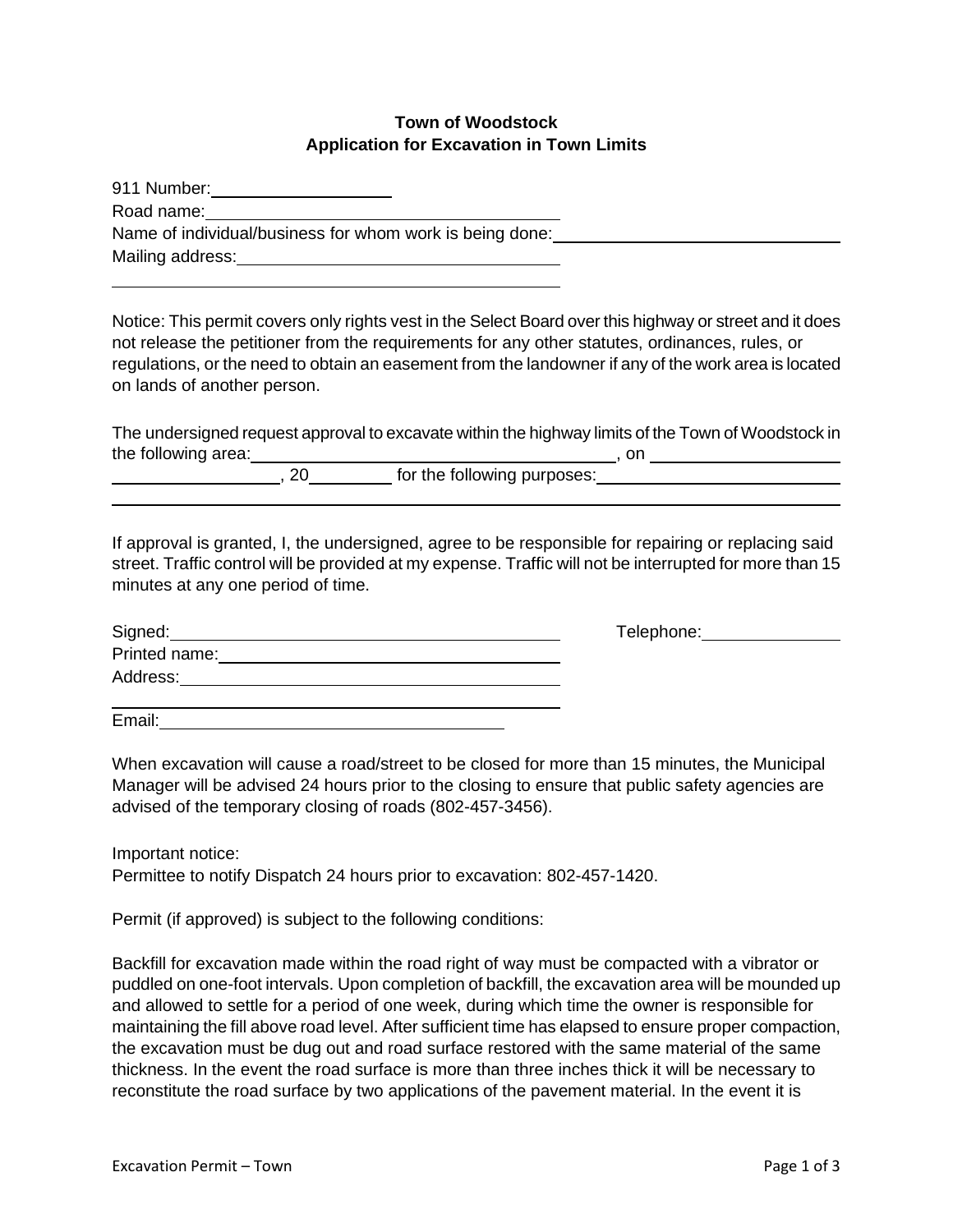necessary to close the road to traffic, prior to closing the road, the applicant must notify Dispatch of the necessity to close the road and obtain the Chief of Fire Department's concurrence. Road closing will not exceed four hours without permission from the Municipal Manager. Detours will be maintained during the time the road is closed.

- 1. Pavement to be cut with a saw or jack hammer.
- 2. Notify Municipal Manager prior to backfill of trench.
- 3. Pavement patch to be done with hot mix and rolled by a professional paver.
- 4. Contractor responsible to set up and maintain detour signs around excavation if road is to be blocked.
- 5. Contractor responsible for compliance with OSHA regulations.
- 6. Applicant does hereby agree to hold the Town of Woodstock harmless from all claims of third parties for damages from whatsoever cause incidental to the exercise of this permission to excavate within the highway right of way.
- 7. Applicant shall submit a certificate of insurance by a company licensed to do business in this state that the person or entity for which a permit is sought is presently insured in an amount arise by reason or consequence of this street excavation. Also, to name the Town of Woodstock as an additional insured on said policy for this project.
- 8. Any pipes or wires buried under the road must be placed within a sleeve buried a minimum of three feet.

Conditions accepted by applicant:<br>
<u>Conditions</u> accepted by applicant: Date: **Date: Date: Date: Date: Date: Date: Date: Date: Date: Date: Date: Date: Date: Date: Date: Date: Date: Date: Date: Date: Date: Date: Date: Date: Date: Date: Date:**

Please mail or email completed application to: Town of Woodstock nnourse@townofwoodstock.org Nikki Nourse PO Box 488 Woodstock, VT 05091